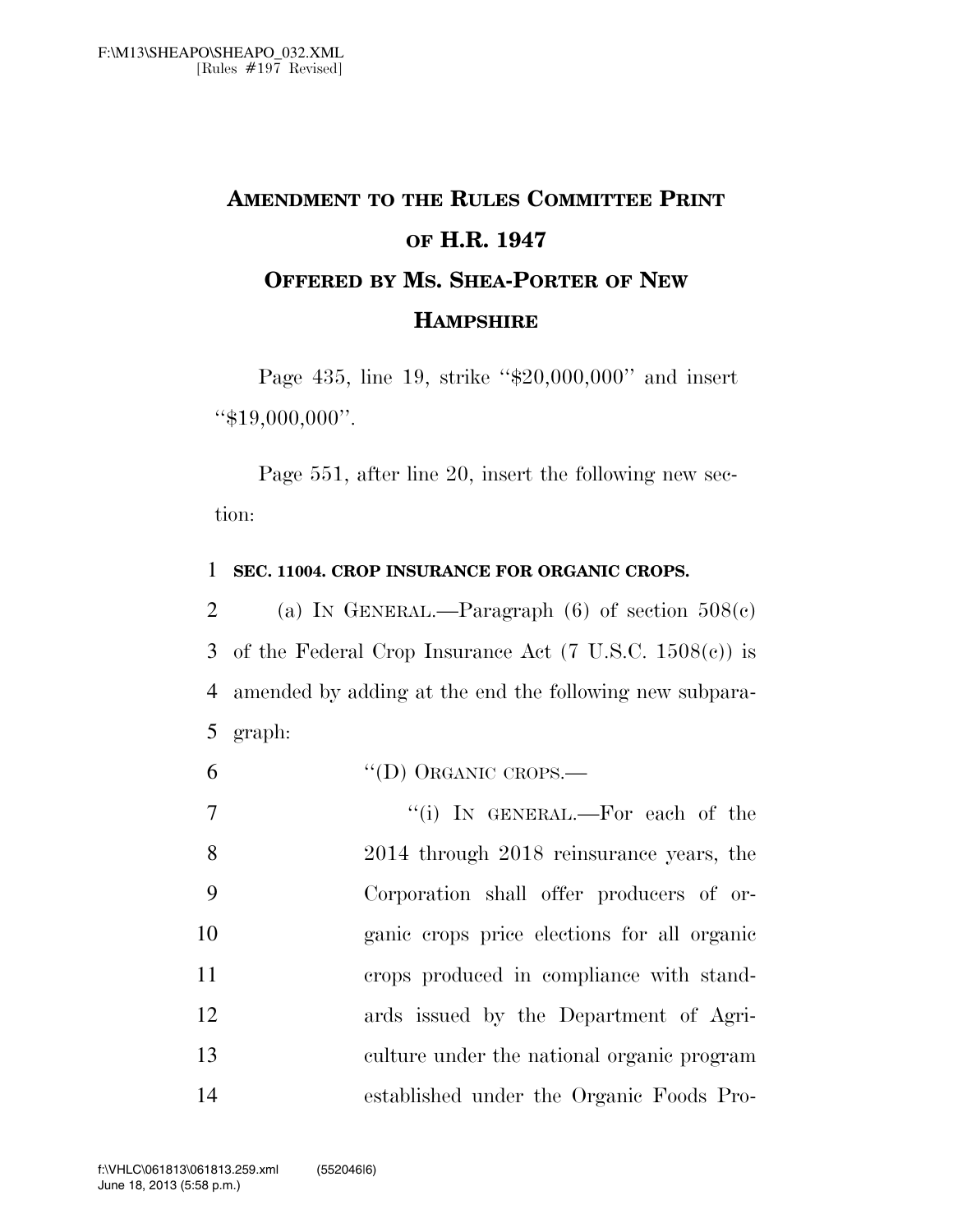| $\mathbf{1}$   | duction Act of 1990 (7 U.S.C. 6501 et          |
|----------------|------------------------------------------------|
| $\overline{2}$ | seq.) that reflect the actual retail or whole- |
| 3              | sale prices, as appropriate, received by pro-  |
| $\overline{4}$ | ducers for organic crops, as determined by     |
| 5              | the Secretary using all relevant sources of    |
| 6              | information.                                   |
| 7              | "(ii) ANNUAL REPORT.—The Corpora-              |
| 8              | tion shall submit to the Committee on Ag-      |
| 9              | riculture of the House of Representatives      |
| 10             | and the Committee on Agriculture, Nutri-       |
| 11             | tion, and Forestry of the Senate an annual     |
| 12             | report on progress made in developing and      |
| 13             | improving Federal crop insurance for or-       |
| 14             | ganic crops, including—                        |
| 15             | $\lq\lq$ (I) the numbers and varieties of      |
| 16             | organic crops insured;                         |
| 17             | $\lq\lq$ (II) the progress of imple-           |
| 18             | menting the price elections required           |
| 19             | under this subparagraph, including             |
| 20             | the rate at which additional price elec-       |
| 21             | tions are adopted for organic crops;           |
| 22             | "(III) the development of new in-              |
| 23             | surance approaches relevant to or-             |
| 24             | ganic producers; and                           |